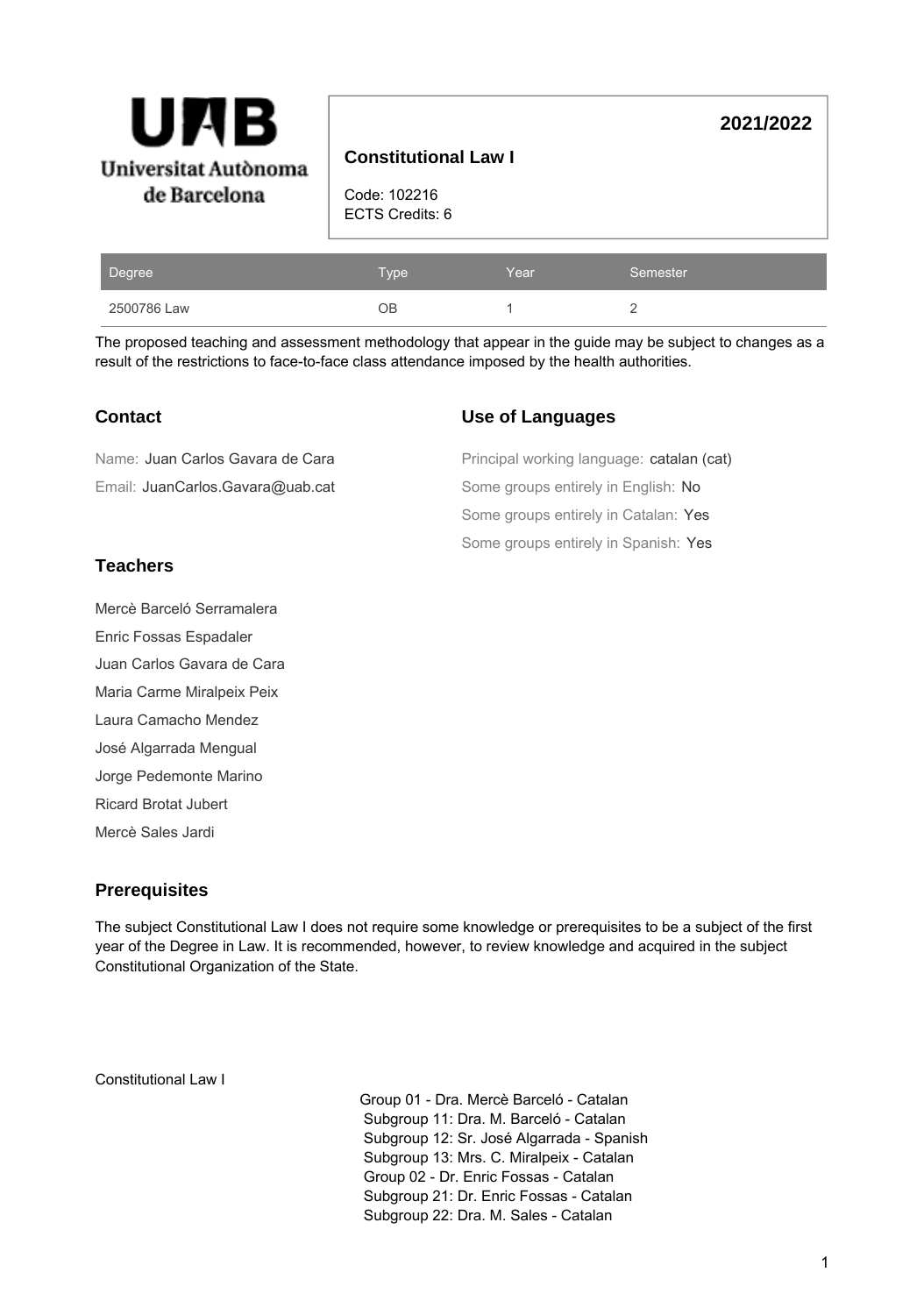Subgroup 23: Mrs. Laura Camacho - Spanish Group 51 - Dr. Juan Carlos Gavara - Spanish Subgroup 51: Sr. Jorge Pedemonte - Catalan Subgroup 52: Sr. José Algarrada - Spanish Subgroup 53: Dr. R. Brotat - Catalan Group 70 (ADE + Law) - Dr. Juan Carlos Gavara- Spanish Subgroup 70: Dr. Juan Carlos Gavara - Spanish Subgroup 71: Mrs. Laura Camacho - Spanish Subgroup 72: Sr. José Algarrada - Spanish

# **Objectives and Contextualisation**

Constitutional Law I is a subject that is taught in the second semester of the first year of the Degree in Law. It is a subject that serves for the student to acquire basic knowledge about the functioning of the legal system and the Autonomous Communities. This course serves as an introduction to other topics that will later be developed in other areas of the Degree in Law.

From the perspective of student preparation, Constitutional Law I aims to achieve the following objectives:

- To identify, know and apply the basic and general principles of the legal system.

- To understand the unitary nature of the legal system and the interdisciplinary vision of legal problems.

- To know the main public institutions of the Autonomous Communities, as well as the origin and functioning of the autonomous system as a whole.

### **Competences**

- Efficiently managing information, being capable of assimilating a considerable volume of data in a limited amount of time.
- Identifying, knowing and applying the basic and general principles of the legal system.
- Managing bibliographic and documentary resources: databases, browsing, etc.
- Students must be capable of demonstrating a critical awareness of the analysis of the legal system and development of legal dialectics.
- Students must be capable of demonstrating the unitary nature of the legal system and of the necessary interdisciplinary view of legal problems.
- Students must prove they know and comprehend the main public and private institutions in its genesis and as a whole.
- Use different information and communication technologies.

# **Learning Outcomes**

- 1. Acquiring a sensible and critical analysis methodology from a legal-constitutional perspective.
- 2. Analysing the content of legal standards from a constitutional perspective.
- 3. Consolidating the role developed by the Constitution as the foundation of the whole legal system.
- 4. Contextualizing the configuration given by the Statute of Autonomy of Catalonia to the Autonomous Community.
- 5. Critically comprehending the budgets and constitutional fundamentals as a starting point of any legal analysis.
- 6. Efficiently managing information, being capable of assimilating a considerable volume of data in a limited amount of time.
- 7. Establishing the constitutional and statutory rules of operation, composition, limits and control of the several autonomic institutions.
- 8. Explaining how the several elements of the legal standard system are interrelated and self-limited, forming a system.
- 9. Identifying the different regulatory local, autonomic, state and European levels.
- 10. Identifying the mechanisms for the control of the performance of the Autonomous Communities.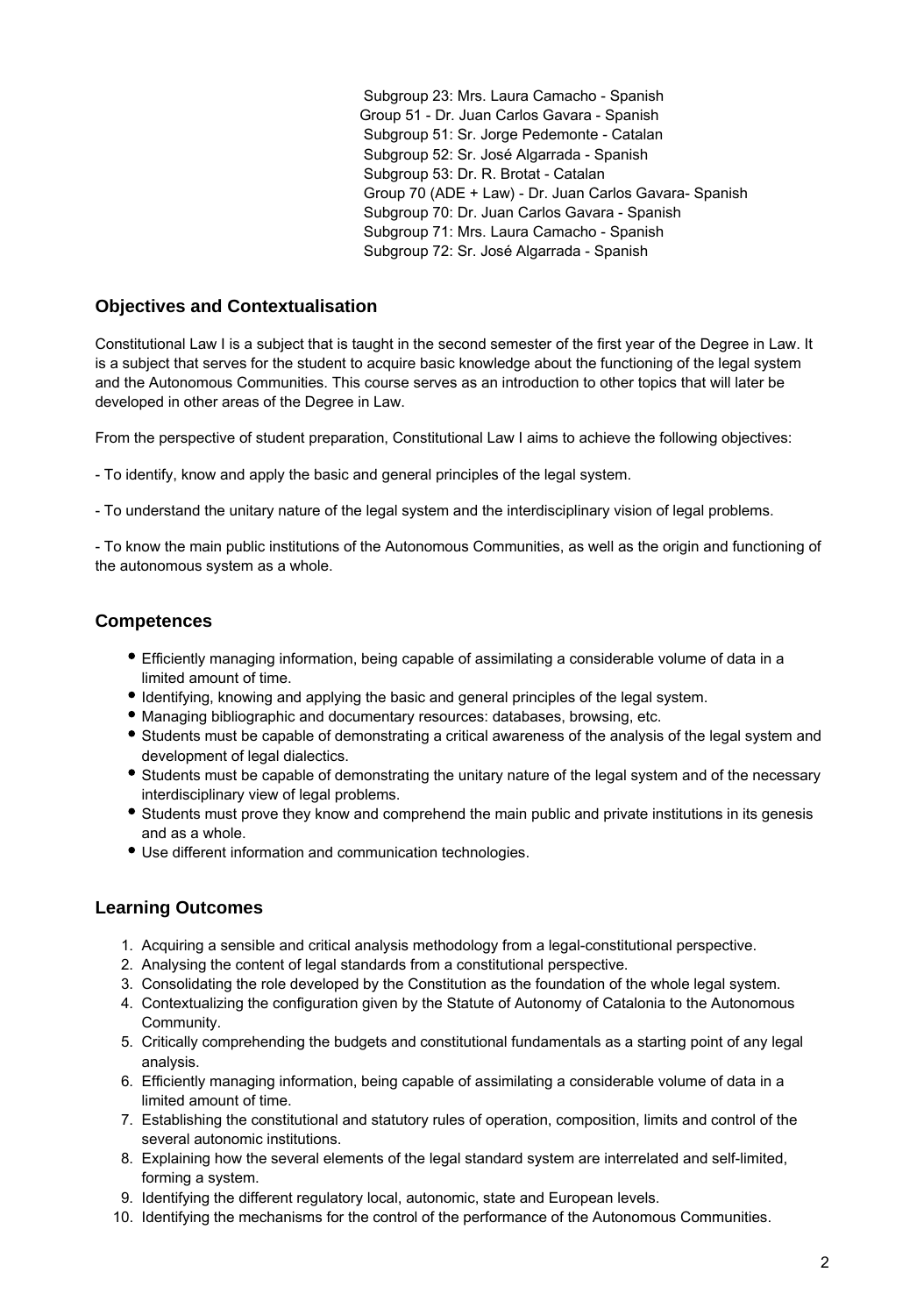- 11. Integrating in every carried out analysis an integrated vision of the complexity of legal regulations that includes a joint and systematic perspective of autonomic, state and European standards.
- 12. Knowing the constitutional foundations of territorial distribution of power.
- 13. Knowing the constitutional foundations of the legal system.
- 14. Knowing the interrelation, separation and cooperation rules, between the several powers and institutions of the different autonomic, state and European areas.
- 15. Knowing the legal system and the system of sources of Law of state, autonomic, community and international order, as well as the rules of their implementation.
- 16. Knowing the role of the Constitution as a democratic framework of cohabitation and as a basis and foundation of the legal system.
- 17. Managing bibliographic and documentary resources: databases, browsing, etc.
- 18. Producing a constitutional legitimacy parameter as a reference to carry out every legal analysis.
- 19. Understanding the constitutional and statutory role of autonomic public authorities and its relation to the state and European authorities.
- 20. Understanding the constitutional rules for the validity and constitutionality of the legal standards, how they interrelate, limit and complement each other.
- 21. Understanding the diversity and complexity of the system of legal standards in the local, autonomic, state and European levels.
- 22. Use different information and communication technologies.

#### **Content**

Constitutional Law I. Part one. The legal system

Lesson 1. The legal system and the system of norms

Legal norms: general notions. - The legal order: the rules of relation between norms and between ordinances. - The custom, the general principles and the jurisprudence. - The principle of juridical security.

Lesson 2. The Constitution as a legal norm.

The democratic legitimacy of the State.- The legal value of the Constitution.- The types of constitutional norms.- Relations of the Constitution with the rest of the juridical order.- The derived constituent power: the reform of the Constitution.

Lesson 3. The control of constitutionality of laws and the Constitutional Court

The constitutional justice.- The procedures of control of constitutionality of the laws.- The constitutional interpretation.

Lesson 4. The law. The concept and general characteristics of the law to the Constitution. - The legislative procedure. - The organic law.

Lesson 5. The normative acts of the Government with the rank of law.

Characterization of the legislative power exercised by the Government.- The decree-law.- The legislative decree.

Lesson 6. The regulation. Concept of regulation.- The regulatory power.- Classes and form of the regulations.- Control of the regulations.

Lesson 7. Treaties and community law. The treaty as an international norm and its internal efficacy.- The control of the constitutionality of the treaties.- The European Community and the European Union.- The European community order and domestic law.

Part two. The territorial organization

Lesson 8. The principles of the territorial organization of the State.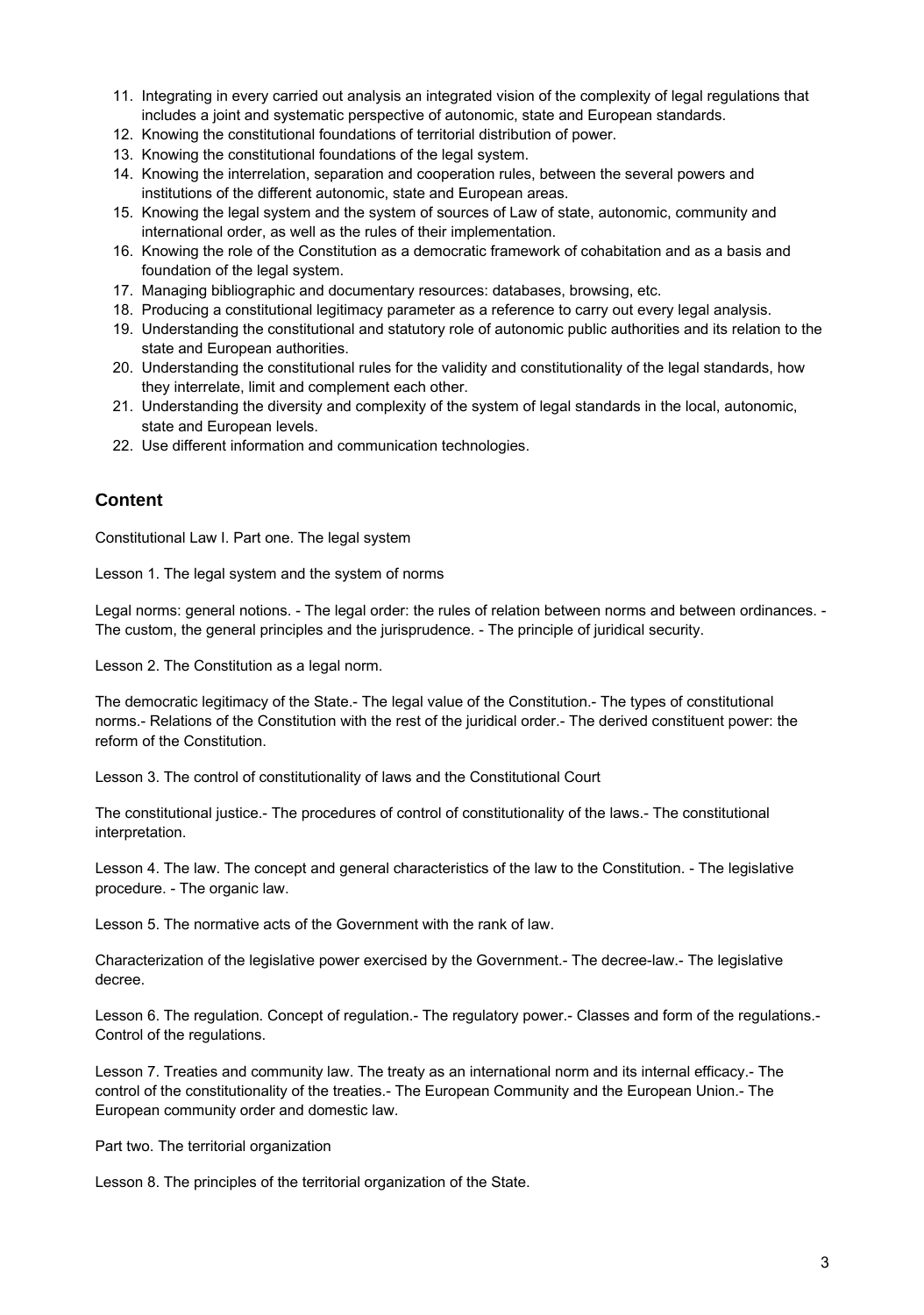The models of territorial organization of the state.- The dispositive principle: the right to autonomy.- The principle of unity, - The principle of autonomy.- The principle of solidarity.

Lesson 9. The autonomous legalsystem. The statute of autonomy.- The regulatory power of the Autonomous Communities.- The relations between the

State and autonomous ordination.- The laws of Article 150 CE.

Topic 10. The institutional organization of the autonomous communities. The political institutions. - The distribution of competences between the autonomous communities and the State. - The relations between the State and the autonomous communities.

# **Methodology**

The learning process focuses on the work of the student, who learns working individually and in groups, the mission of the teaching staff being to help them in this task by providing information and showing them the techniques and sources where it can be obtained.

The development of teaching of the subject and student training is based on the following activities:

1. Directed activities:

1.1. Lectures classes/ theoretical classes: where students achieve through the transmission of knowledge of the teacher the conceptual bases of the subject and assume the legal, regulatory and jurisprudential framework.

1.2. Seminar / practical classes: as a learning space where students assume a preferably active role, together with the teacher, to analyze and interpret previously elaborated questions, issues or cases in order to develop and consolidate the essential content explained in the theoretical classes.

2. Supervised activities: These are activities that students will develop in the classroom, with the supervision and support of the teacher. It is the solution of some practical assumption in the classroom, the elaboration of some records of sentences and / or regulations, or the realization of outlines or written drafting of some epigraphs of the subject or of complementary readings of monographs or doctrinal articles.

3. Autonomous activities: these are activities in which the student organizes time and effort autonomously, either individually or in groups.

3.1 Study of the subject.

3.2 Preparation of documents of practical activities: which will be delivered and analyzed in the classroom. These are practical cases proposed in advance by the teacher or the preparation of critical reviews of books and readings or files of jurisprudence, regulations, or films.

3.3 Search of bibliography, jurisprudence, and materials for the resolution of practical cases, complementing theoretical questions

3.4. Preparation of course work, reports, etc.

Attendance at seminars, except in justified cases, will be compulsory for students

The teaching methodology and the evaluation may have some modification depending on the circumstances and especially on the restrictions to the attendance established by the health authorities.

Annotation: Within the schedule set by the centre or degree programme, 15 minutes of one class will be reserved for students to evaluate their lecturers and their courses or modules through questionnaires.

### **Activities**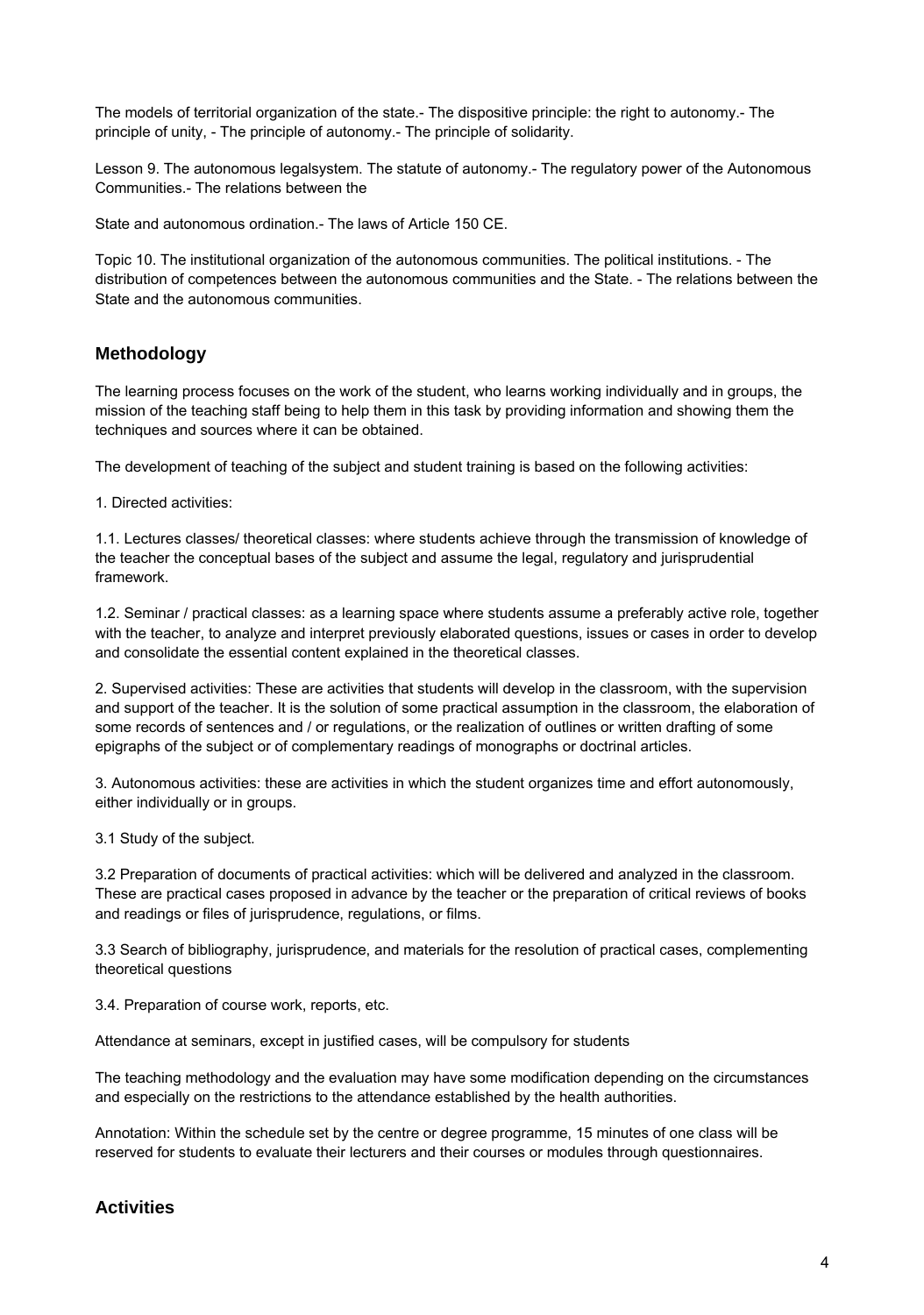| <b>Title</b>                                                                          |      |      | Hours ECTS Learning Outcomes                                  |
|---------------------------------------------------------------------------------------|------|------|---------------------------------------------------------------|
| Type: Directed                                                                        |      |      |                                                               |
| Discussion and resolution of practices, text comments, debates<br>and seminars        | 20.5 | 0.82 | 20, 1, 2, 5, 19, 3, 4, 13, 12, 14, 18,<br>7, 6, 17, 9, 10, 11 |
| Theoretical classes                                                                   | 18.5 | 0.74 | 20, 1, 2, 5, 19, 3, 4, 13, 12, 14, 18,<br>7, 9, 10, 11        |
| <b>Type: Autonomous</b>                                                               |      |      |                                                               |
| To study. Writing of works. Reading of texts. Search of<br>documents and bibliography | 71   | 2.84 | 20, 1, 2, 5, 19, 3, 4, 13, 12, 14, 18,<br>7, 6, 9, 10, 11, 22 |

# **Assessment**

#### Evaluation

The competences of these subjects will be evaluated continuously through the following activities:

- Final Exam to be carried out on the date officially indicated by the Academic Secretary. You will receive 50% of the note. The teaching team corresponding to each of the groups will indicate the format of this exam.

- A minimum of two other evaluation activities whose weight in the grade will be the remaining 50%: For these purposes in each of the groups of this subject the respective teaching team must select at least two different evaluation activities (determining the weight of each one of them in the percentage of the qualification within the present 50%). An example of these possible activities, only by way of example, we point out: Partial exam, practical cases, reports, reviews, legal writings, opinions, preparation of research papers, reviews, book reviews, case law files, regulations, videos or movies, or developing projects, among other activities. The selected activities may be carried out, as provided by the teaching team, individually or in groups.

At the beginning of the course, the teaching team of each group will present the program of the subject foreseen in this guide, explaining the topics that will be discussed. In this way, it will also present the schedule of teaching activities (theory and seminars), specify the continuous evaluation system that it has selected and establish the percentage assigned to each of the selected activities and its date of completion, as well as the system for re-evaluation of the suspended activities. The reevaluation can only be carried out if the student has followed the continuous evaluation. Such indications will be exposed in the virtual campus/Moodle.

Within these activities to be evaluated, the teaching team will also be able to assess attendance and participation in class. It is about active participation throughout the course, of quality, legally based, adequate and relevant to the topics covered, and different from that carried out in the seminar / practical classes. In this case, the teaching team of each group will determine the corresponding percentage.

Students who copy or attempt to copy on a final exam will have a 0 on the exam. Students who present a practice in which there is plagiarism will obtain a 0 and receive a warning. In case of repetition of the conduct, the student will suspend the subject.

| <b>Title</b>                                                                                                                                                   | Weighting Hours ECTS |   |      | Learning<br>Outcomes                                |
|----------------------------------------------------------------------------------------------------------------------------------------------------------------|----------------------|---|------|-----------------------------------------------------|
| Active participation and quality of interventions in class, tutoring, debates 0-10%<br>and discussions different from that carried out in seminars / practices |                      | 4 | 0.16 | 20, 1, 2, 5, 3,<br>4, 13, 12, 16,<br>14, 8, 18, 21, |

# **Assessment Activities**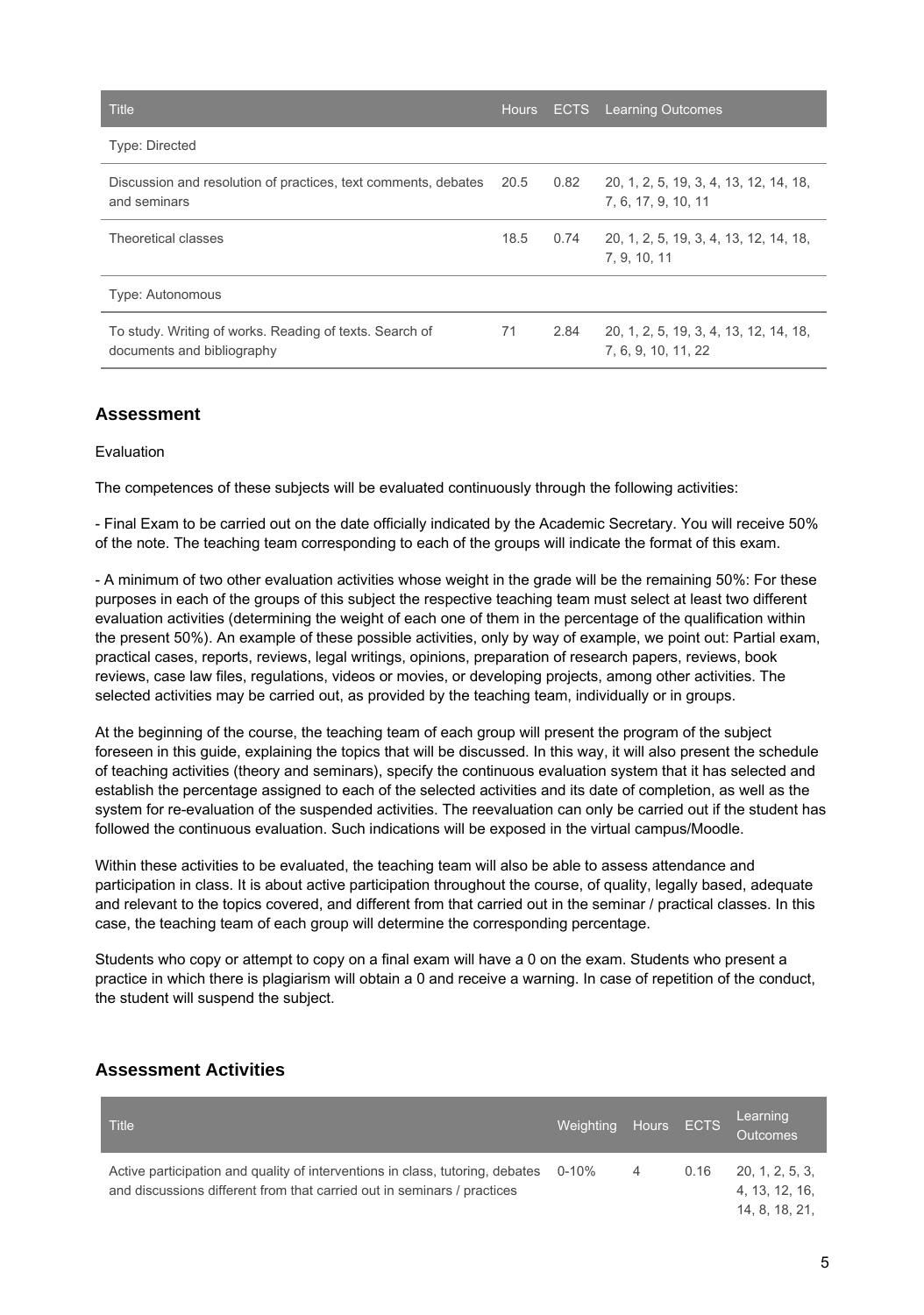|                                                                                                                                                                  |           |                |      | 7, 6, 17, 9,<br>10, 11, 22                                                 |
|------------------------------------------------------------------------------------------------------------------------------------------------------------------|-----------|----------------|------|----------------------------------------------------------------------------|
| Preparation of recensions, reviews, book reviews, case, regulations,<br>videos or movies files                                                                   | $0 - 25%$ | $\overline{7}$ | 0.28 | 20, 1, 2, 5,<br>19, 3, 4, 13,<br>12, 14, 18, 7,<br>6, 17, 9, 10,<br>11, 22 |
| Realization individual or group practices: Continuous evaluation                                                                                                 | $0 - 50%$ | 15             | 0.6  | 20, 1, 2, 5,<br>19, 3, 4, 13,<br>12, 14, 18, 7,<br>6, 17, 9, 10,<br>11, 22 |
| Realization of Individual or group course work on a topic related to the<br>subject and assigned by the teacher's team (and the possible public<br>presentation) | $0 - 30%$ | 10             | 0.4  | 20, 1, 2, 5,<br>19, 3, 4, 13,<br>12, 14, 18, 7,<br>6, 17, 9, 10,<br>11, 22 |
| Written Exam - Partial Exam (optional at the discretion of the teachers of<br>each group)                                                                        | $0 - 25%$ | 2              | 0.08 | 20, 1, 2, 5,<br>19, 3, 4, 13,<br>12, 14, 18, 7,<br>9, 10, 11               |
| Written exam - Final Exam                                                                                                                                        | $0 - 50%$ | 2              | 0.08 | 20, 1, 2, 5,<br>19, 3, 4, 13,<br>12, 15, 16,<br>14, 18, 7, 9,<br>10, 11    |

# **Bibliography**

\* ÁLVAREZ CONDE, Enrique - TUR AUSINA, Rosario, Curso de Derecho Constitucional, 2 vols, Tecnos, Madrid.

\* ARAGÓN REYES, Manuel - AGUADO RENERO, César (ed.) Temas básicos de Derecho Constitucional, Civitas, Madrid.

\* APARICIO PÉREZ, Miguel Angel. (dir.)- BARCELÓ, Merce., Manual de Derecho Constitucional, Atelier, Barcelona.

\* BALAGUER CALLEJÓN, Francisco (y otros) Derecho Constitucional, 2 vols., Tecnos. Madrid.

\* FOSSAS, Enric.- PÉREZ FRANCESC, Joan Lluís, Lliçons de Dret Constitucional, Proa, Barcelona.

\* LÓPEZ GUERRA, Luis y otro, Derecho Constitucional, Tirant lo blanch, Valencia. ( https://cataleg.uab.cat/iii/encore/record/C\_\_Rb2042858\_\_SLuis%20L%C3%B3pez%20Guerra%2C%20Derecho%

\* MOLAS, Isidre. Derecho Constitucional, Tecnos. Madrid.

\* PÉREZ ROYO, Javier. Curso de Derecho Constitucional, Marcial Pons, Madrid.

\* CARRERAS SERRA, Francesc de - GAVARA, Juan Carlos Leyes políticas, Aranzadi, Pamplona.

\* ALBERTÍ, Enoch - GONZALEZ,Markus Leyes políticas del Estado, Civitas, Madrid.